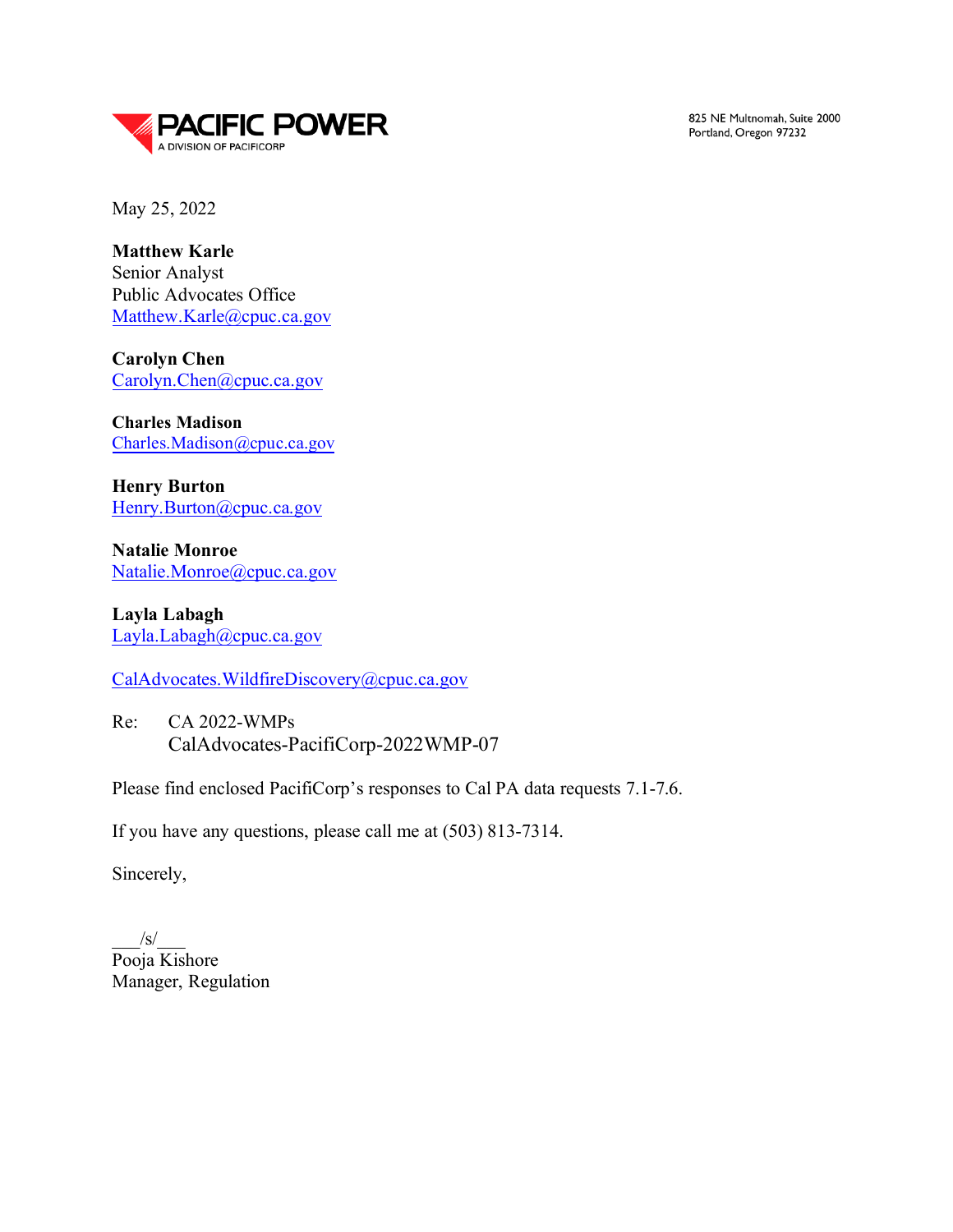**2022 WMP Update submission** - On p. 140 of PacifiCorp's 2022 WMP update, figure 7.2 indicates an increase in the number of fire risk events related to equipment failures, contact from objects, and other.

- (a) Please provide an explanation for the increase in risk events from 2020 to 2021, for each of the following outage causes:
	- i. Equipment Failures
	- ii. Contact from object
	- iii. Other
- (b) Please provide a breakdown of the number of risk events by HFTD area for 2020 and 2021 as shown below.

|              | 2020            |                   |                   | 2021            |                   |                   |
|--------------|-----------------|-------------------|-------------------|-----------------|-------------------|-------------------|
|              | Systemwide HFTD |                   | <b>HFTD</b>       | Systemwide HFTD |                   | <b>HFTD</b>       |
|              |                 | Tier <sub>3</sub> | Tier <sub>2</sub> |                 | Tier <sub>3</sub> | Tier <sub>2</sub> |
| Equipment    |                 |                   |                   |                 |                   |                   |
| Failures     |                 |                   |                   |                 |                   |                   |
| Contact from |                 |                   |                   |                 |                   |                   |
| Object       |                 |                   |                   |                 |                   |                   |
| Other        |                 |                   |                   |                 |                   |                   |

- (c) What were the 3 most frequent types of equipment failure in 2021?
- (d) What was the most frequent type of object to contact a conductor in 2021?
- (e) As used in Table 7.2 on p. 140, how is "other" defined?

## **Response to CalPA Data Request 7.1**

Referencing PacifiCorp's 2022 Wildfire Mitigation Plan (WMP) Update, the Company responds as follows:

(a) The data in Figure 7.2 is generally used to identify most commonly occurring risk drivers and not to identify trends in risk events. Caution is advised when only comparing data year-by-year, as it may not be indicative of a trend or significant difference. Trends and observations derived from small data sets can be misleading or not meaningful. Additionally, PacifiCorp has yet to install a significant amount of covered conductor or implement all initiatives on full circuits or segments. The combination of mitigation strategies on entire circuits or segments is often needed to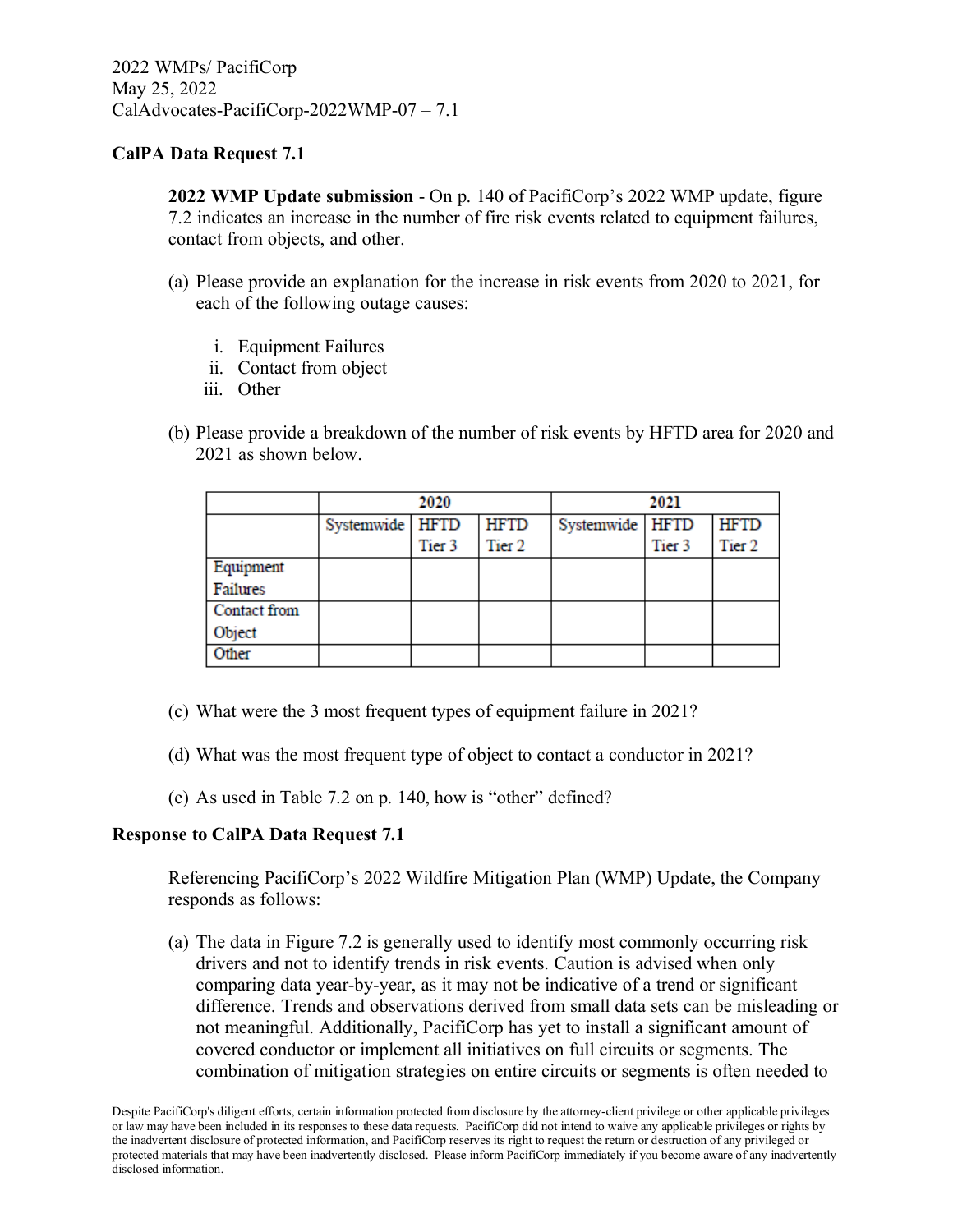begin to realize the benefits. Furthermore, between 2020 and 2021, PacifiCorp began to implement Elevated Fire Risk settings. While important to mitigating the risk of wildfire, these settings can have an inverse relationship with reliability and an increase in outage events.

- (b) PacifiCorp does not currently have the data segmented in this manner and PacifiCorp's subject matter expert (SME) is out unexpectedly for a family emergency. The PacifiCorp resource with the source file for this data has been out on leave, but is expected to return this week. PacifiCorp is seeking an extension to June 3, 2022 to re-analyze and map this data to provide the breakout in this specific way.
- (c) Keeping in mind that equipment failure can sometimes be the result of external factors or other impacting causes, the three most frequent types of equipment failures in 2021 were:
	- 1. Fuse damage or failure
	- 2. Connection device damage or failure
	- 3. Conductor damage or failure
- (d) The most frequent type of contact from object associated with outage risk event data in 2021 is vegetation contact.
- (e) "Other" is defined as any event which does not align with the other risk event categories from the quarterly data report (QDR) non-spatial data. For an example of "other", there may be a situation where there are high winds, smoke or flooding which causes an outage, for these scenarios the event would be classified as "other."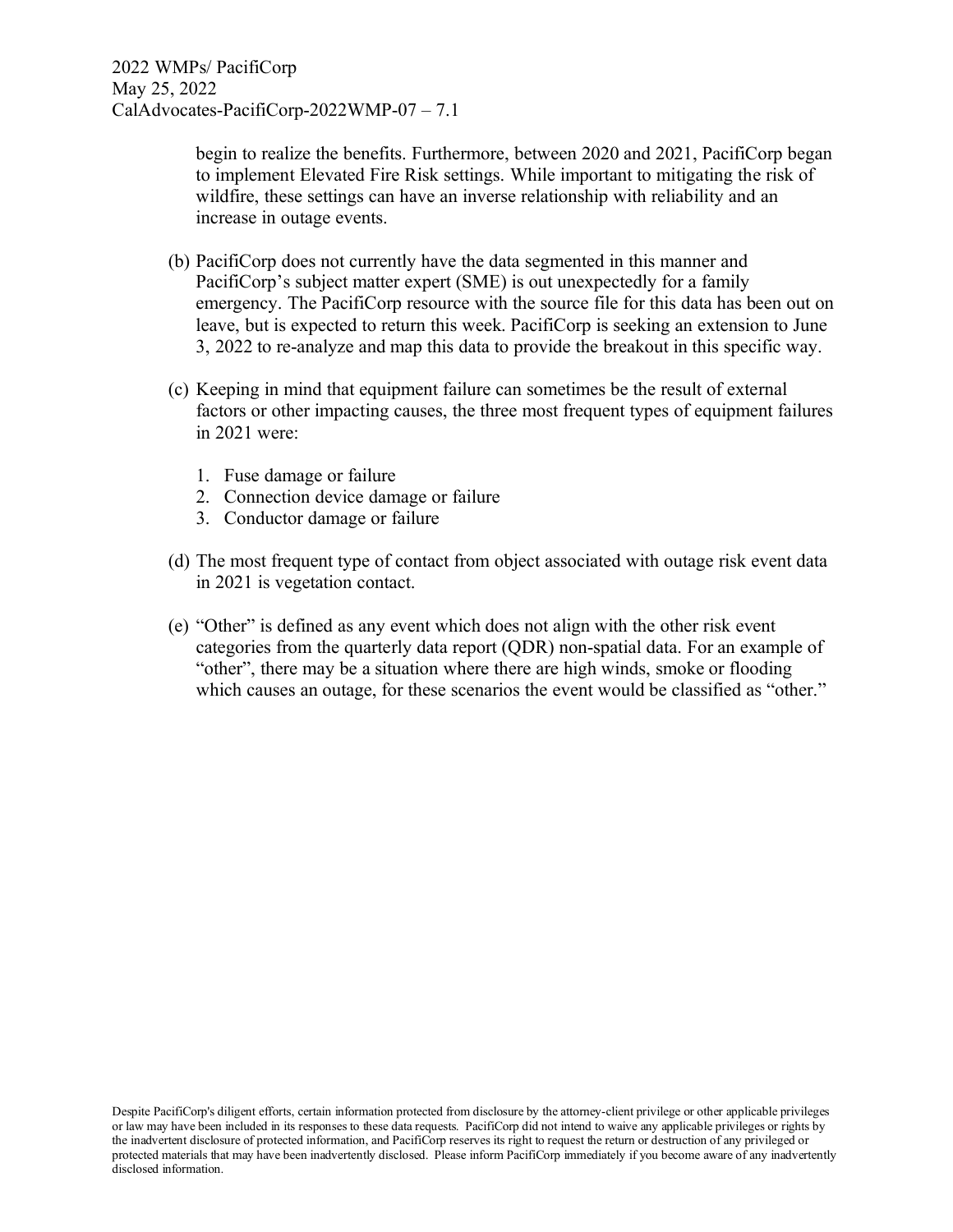**2022 WMP Update submission** - On p. 142 of PacifiCorp's 2022 WMP update, PacifiCorp states the following:

PacifiCorp has encountered challenges related to limited field resources, particularly as it related to construction activities. The business plans to address these challenges through the hiring on [sic] additional contractors, as described in Section 9.3 starting on page 255.

- (a) Which specific wildfire mitigation initiatives have been adversely impacted by the resource challenges referenced in the above quote?
- (b) Given the resource challenges referenced in the quote above, please explain why PacifiCorp increased total WMP initiative spending from \$33.4 million in 2021 to \$96.8 million in 2022.
- (c) If any, identify any efficiency gains or technology that PacifiCorp will deploy in 2022 to lessen the adverse impact of the resource challenges discussed on page 142.

#### **Response to CalPA Data Request 7.2**

Referencing PacifiCorp's 2022 Wildfire Mitigation Plan (WMP) Update, the Company responds as follows:

- (a) Initiatives referenced in the above quote include covered conductor installation, distribution pole replacement and reinforcement, expulsion fuse replacement, and installation of system automation equipment.
- (b) Many of the grid hardening projects being worked are multi-year projects, so where the engineering (internal lower cost) may take place in one year, the construction (more expensive component of spend) can take place in the next year. The increased spend accounts for many grid hardening projects progressing to the construction phase. A typical line rebuild project, consists of scope, design, and permitting phases which take several months to complete and are the relatively lesser cost phases of a project. Typically, the largest spend is realized during the construction phase, which can happen in a different year than the engineering work, an example timeline is presented in the graphic below. As PacifiCorp has now progressed into the construction phase on many projects, actual costs are now available. As described in the 2021 Change Order, significantly higher than anticipated costs are being realized and forecasted spend has been adjusted to incorporate this cost increase.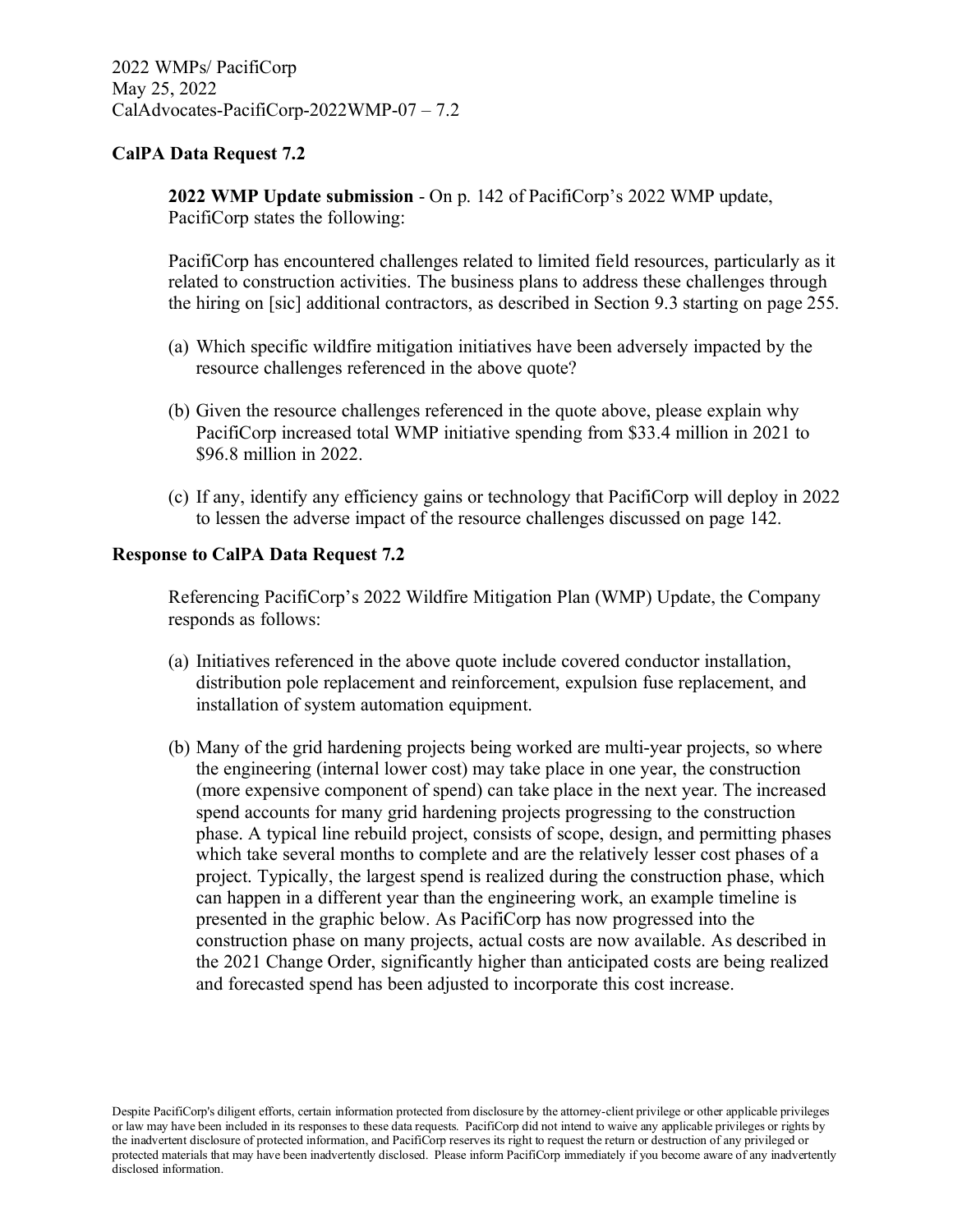

(c) PacifiCorp's resource challenges have been largely due to obtaining dedicated internal resources, extending the initiation/engineering phase of the programs. PacifiCorp plans to address this issue through a Construction Contractor Partner. Currently grid hardening efforts are supported by operations, procurement, engineering, environmental and real estate support functions which are shared resources with other programs. Projects are managed individually. However, with the updated contract management strategy to have a Construction Contactor Partner, the partner will have fully dedicated teams to provide: project management, project controls, project reporting, engineering, estimating, permitting, environmental surveys, land acquisition, public engagement, material procurement, material management, construction, post construction inspections, equipment commissioning and inspection, as well as maintenance program development. This strategy will also allow for a significant ramp up to secure dedicated resources that can be shared throughout the program. PacifiCorp is confident that with this additional contract management strategy, additional resources will support significant improvements in project delivery and increase efficiency.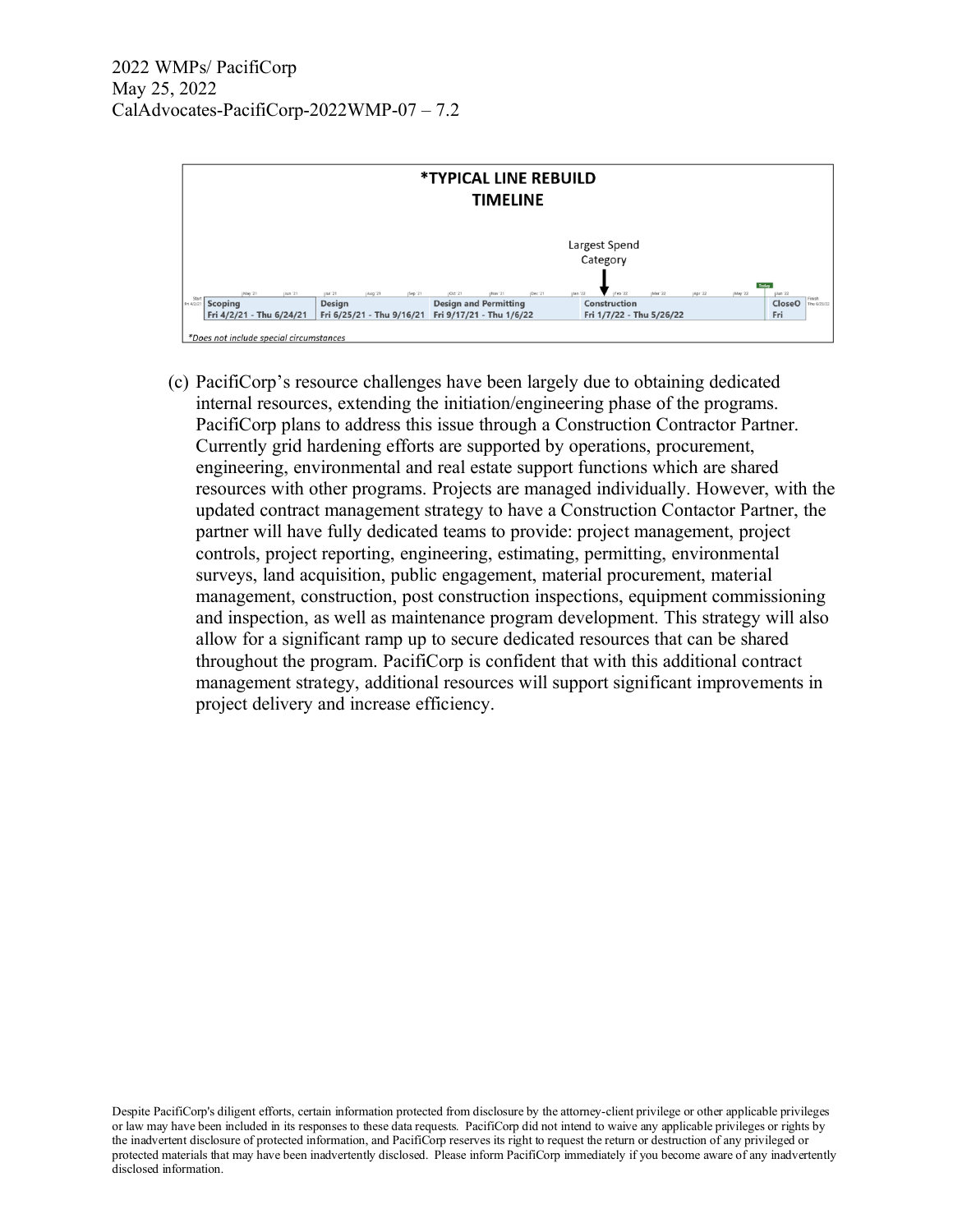**2022 WMP Update submission** – On p. 195 of PacifiCorp's 2022 WMP update, PacifiCorp states that:

In addition, inspectors identify for pruning or removal fast-growing vegetation that is likely to violate minimum clearance distances before the end of the current growing season.

- (a) Are the inspectors who perform this work for PacifiCorp described in the quote above certified arborists?
- (b) Are the inspectors who perform this work described in the quote above PacifiCorp employees or contractors?

#### **Response to CalPA Data Request 7.3**

Referencing PacifiCorp's 2022 Wildfire Mitigation Plan (WMP) Update, the Company responds as follows:

- (a) Inspectors who perform the pre-listing work (identification of trees for pruning or removal) are certified International Society of Arboriculture (ISA) arborists or currently in process of becoming certified (studying for ISA certification exam or gaining needed work experience prior to taking the exam). In both cases, the inspectors' field supervisor holds ISA certifications and oversees their work.
- (b) Inspectors that perform this work are typically contractors.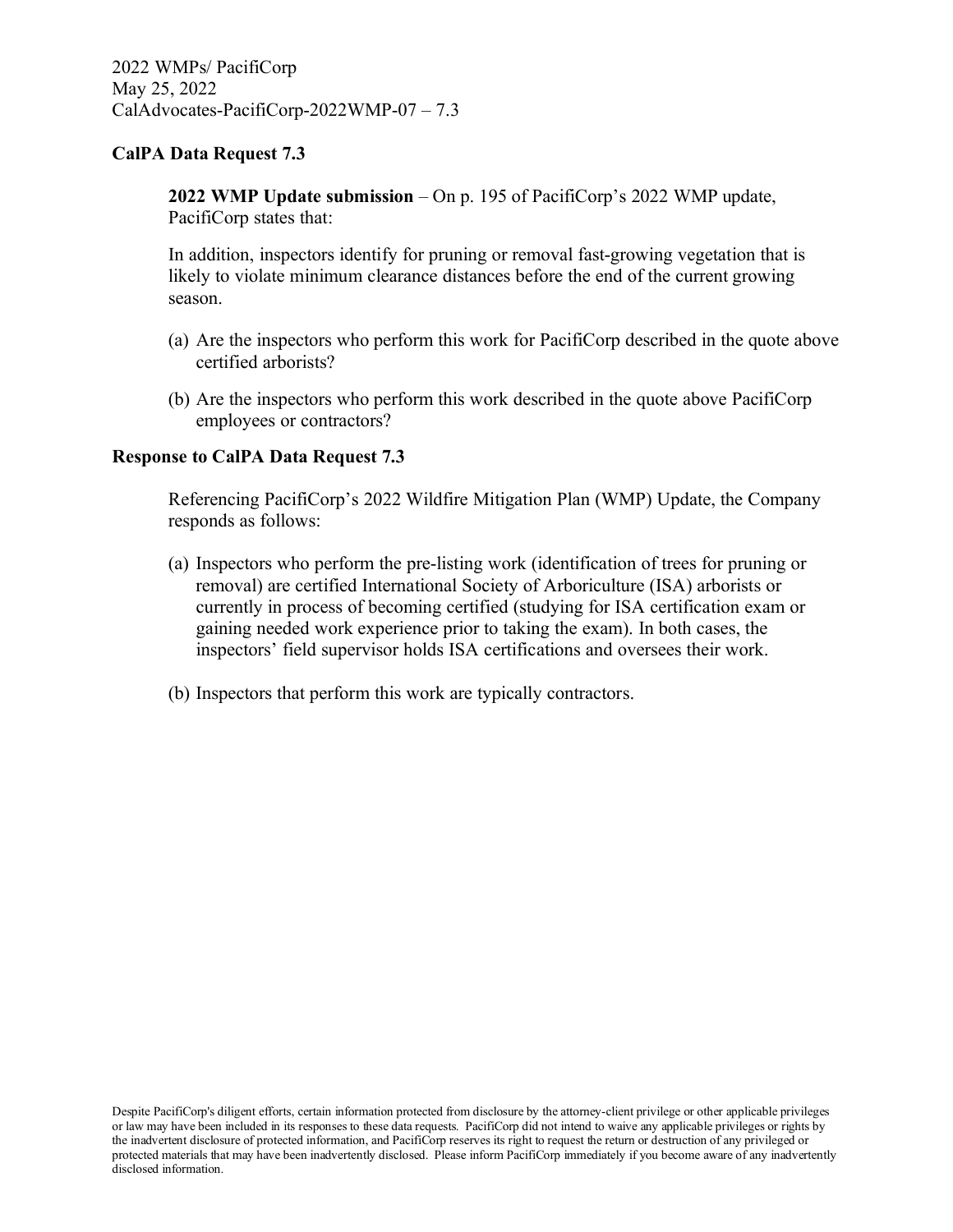**2022 WMP Update submission** – On p. 197 of PacifiCorp's 2022 WMP update, PacifiCorp describes its audit process where:

PacifiCorp currently uses internal staff with ISA certifications to conduct post-work audits of routine maintenance, readiness patrol corrective actions, and pole clearing. PacifiCorp also conducts ad hoc tree crew audits or crew visits where a PacifiCorp forester engages with the vegetation management contractor, such as a crew leader, and/or supervisor to review work and/or discuss opportunities for improvement.

- (a) How many ad hoc tree crew audits were conducted in 2021?
- (b) Please disaggregate the figure in part (a) by HFTD tier, as defined above in definitions P through S.
- (c) Were HFTD areas prioritized over other areas for ad hoc tree crew audits in 2021?
- (d) How many ad hoc tree crew or post-work audits found that corrective action was needed in 2021?
- (e) How many supplemental tree trimming or removal jobs occurred in 2021 as a result of an ad hoc tree crew audit?
- (f) Please describe PacifiCorp's process for making improvements after an ad hoc tree crew audit, including whether ad hoc tree crew audits lead to supplemental tree trimming/removal, retraining of contractors, process changes, or all of the above.

## **Response to CalPA Data Request 7.4**

Referencing PacifiCorp's 2022 Wildfire Mitigation Plan (WMP) Update, the Company responds as follows:

- (a) PacifiCorp currently does not have centralized means to track ad hoc crew visits. These are conducted by PacifiCorp foresters during visits with tree crews during normal business or through electronic communication. These visits may be discussions where work specifications, timesheets, program processes, etc., may be reviewed with the tree crews and contractor management. The PacifiCorp forester may also complete a safety review in conjunction with these visits when in the field and fill out a Tree Crew Inspection form (hard copy).
- (b) PacifiCorp currently does not have centralized means to track ad hoc crew visits.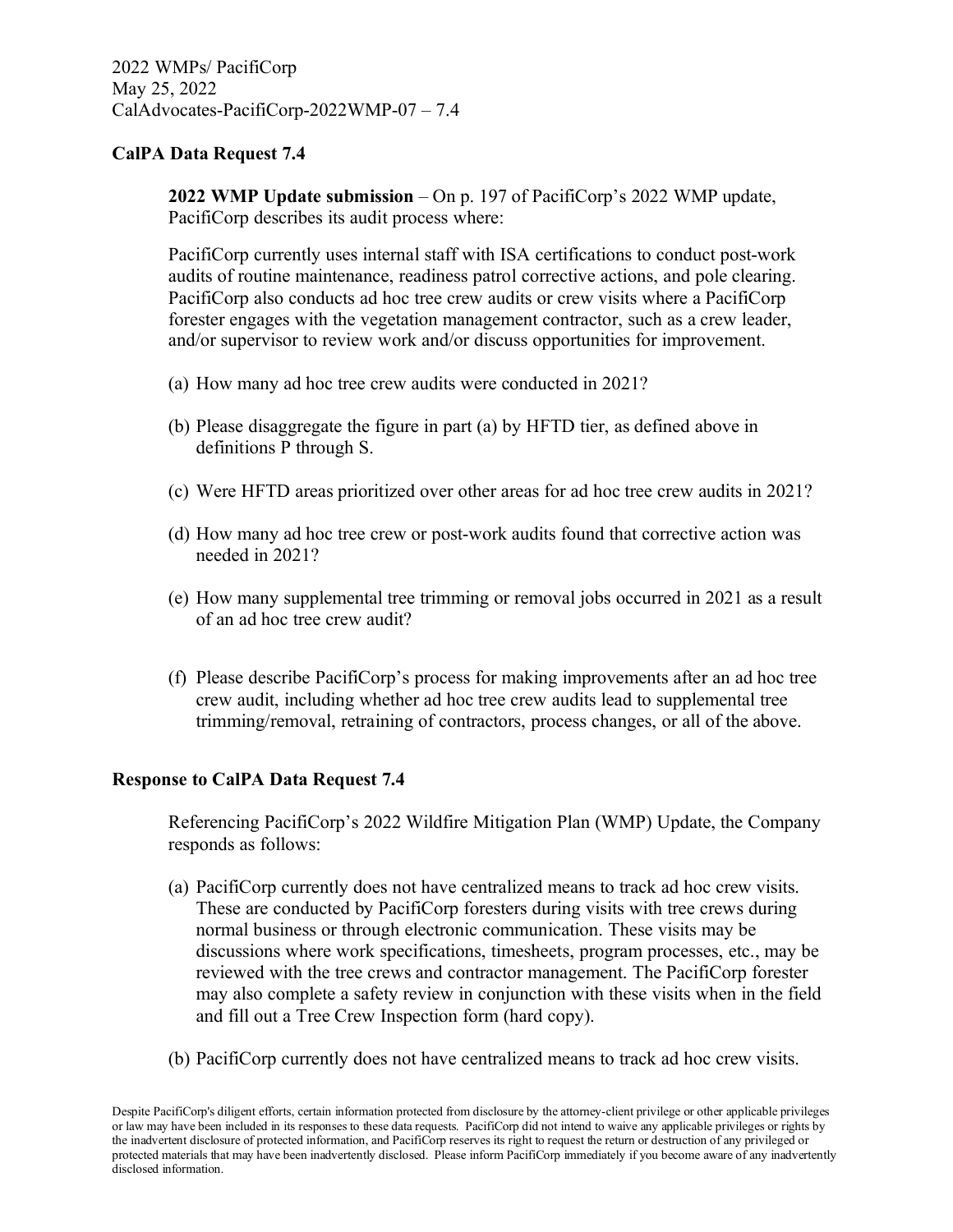- (c) PacifiCorp currently does not have centralized means to track ad hoc crew visits.
- (d) In 2021, PacifiCorp post work audits were transitioned to use a mobile data management software. Based on this dataset, 58 distribution and transmission lines were post-work audited that resulted in a correction activity identified (audit exception). PacifiCorp currently does not have centralized means to track ad hoc crew visit findings.
- (e) PacifiCorp currently does not have centralized means to track ad hoc crew visit findings.
- (f) Opportunities for improvement that are discussed with tree crews during tree crew visits may also be reviewed with contractor management during recurring conference calls or in-person meetings. Opportunities for improvement are discussed and followed up on during meetings and other interactions with contractor management to drive continuous improvement and adherence with program processes to implement the work. These interactions may lead to training opportunities with staff and process changes/refinements.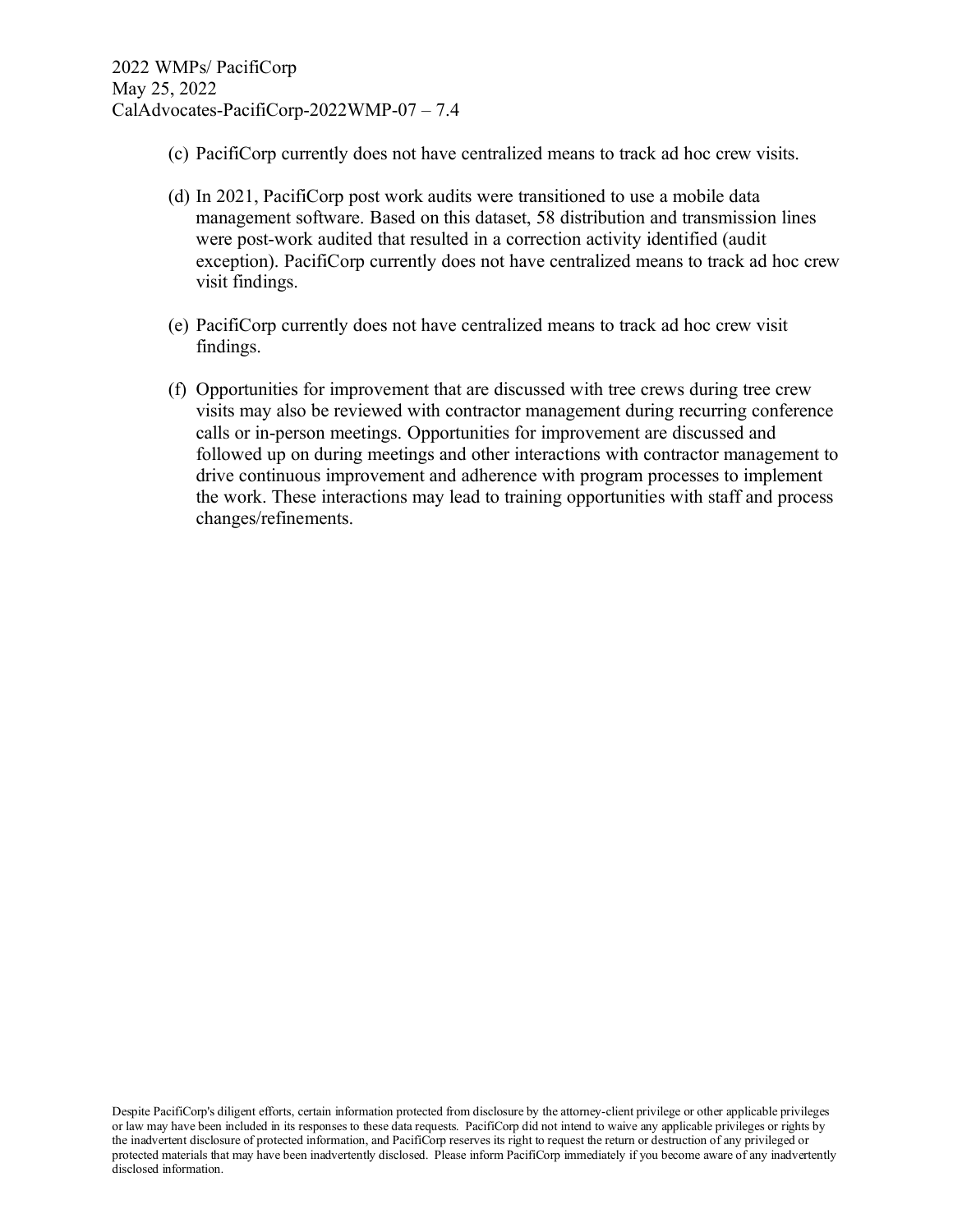**2022 WMP Update submission** – On p. 208 of PacifiCorp's 2022 WMP update, PacifiCorp states that: Implementing and continuously improving this program requires advanced investigation of fault events to understand the nature and type of faults and whether this program is properly mitigating these events.

- (a) Does PacifiCorp have the capability to conduct an "advanced investigation of fault events" as referenced on page 208?
- (b) If answer to (a) is no, why not?
- (c) Does PacifiCorp retain a consultant or contractor to perform "advanced investigation of fault events" as referenced on page 208?

## **Response to CalPA Data Request 7.5**

Referencing PacifiCorp's 2022 Wildfire Mitigation Plan (WMP) Update, the Company responds as follows:

(a) PacifiCorp has significant experience with fault event investigation using traditional protection and control schemes. When a fault is detected, regional operators notify and dispatch operations professionals and technicians to locate and troubleshoot the cause of outages to restore power. This traditionally involves patrols and visual confirmation of the outage cause, such as car-hit-pole. Outage records are created and, where needed, additional investigation is conducted such as material failure analysis. With new programs, such as those discussed in both Section 7.3.6.1 and Section 7.3.6.2, the company is leveraging different protection and control schemes to mitigate wildfire risk. These can include the disabling of reclosing, as included in Section 7.3.6.1, or the use of Elevated Fire Risk (EFR) settings discussed in Section 7.3.6.2. Both of these initiatives will most likely result in additional outage events, many of which may be the result of momentary contact that will not allow for visual confirmation of the outage cause. Therefore, with these programs, PacifiCorp will need to think differently about fault investigations, which could include additional patrols or the interrogation of additional fault data from relays or other coordinating devices. To limit the impact this can have, PacifiCorp is also deploying communication fault indicators as discussed in Section 7.3.2.3. Incorporation of these fault indictors will also require a change to fault investigation practices but ultimately mitigate the impact to customers associated with changes to protection and control schemes and settings to mitigate wildfire risk, not include visual confirmation result in visual confirmation of the outage cause. With either of these programs, PacifiCorp will need to understand outage records and investigate faults differently.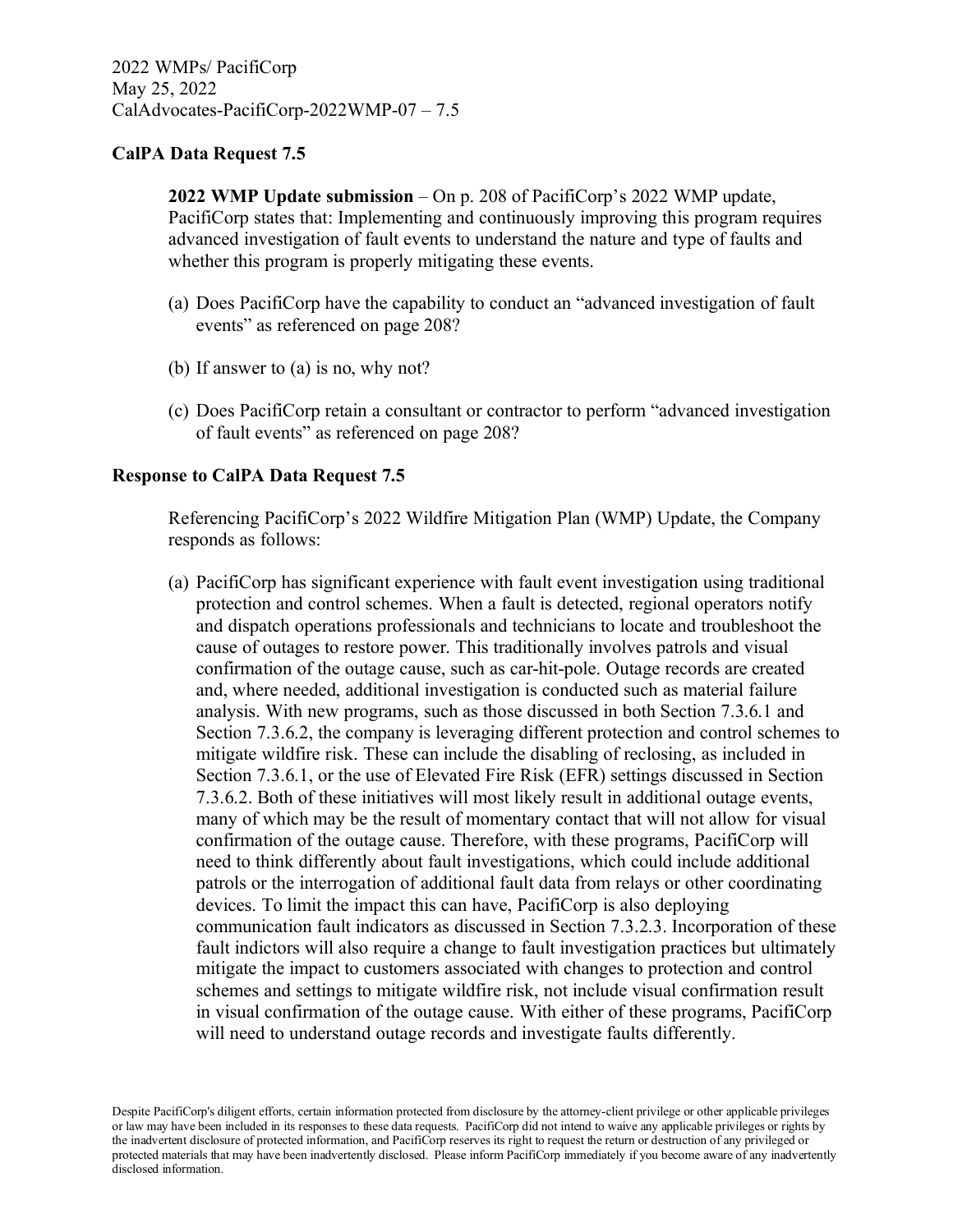- (b) Not applicable.
- (c) Not at this time. The regional operations supervisors will leverage new fault indictor data and direct the PacifiCorp technicians to the location of a fault for the initial investigation and how to restore the outage. PacifiCorp's field engineering group and technical support groups will analyze the additional information from newer technologies surrounding the fault to better characterize the causes and locations.